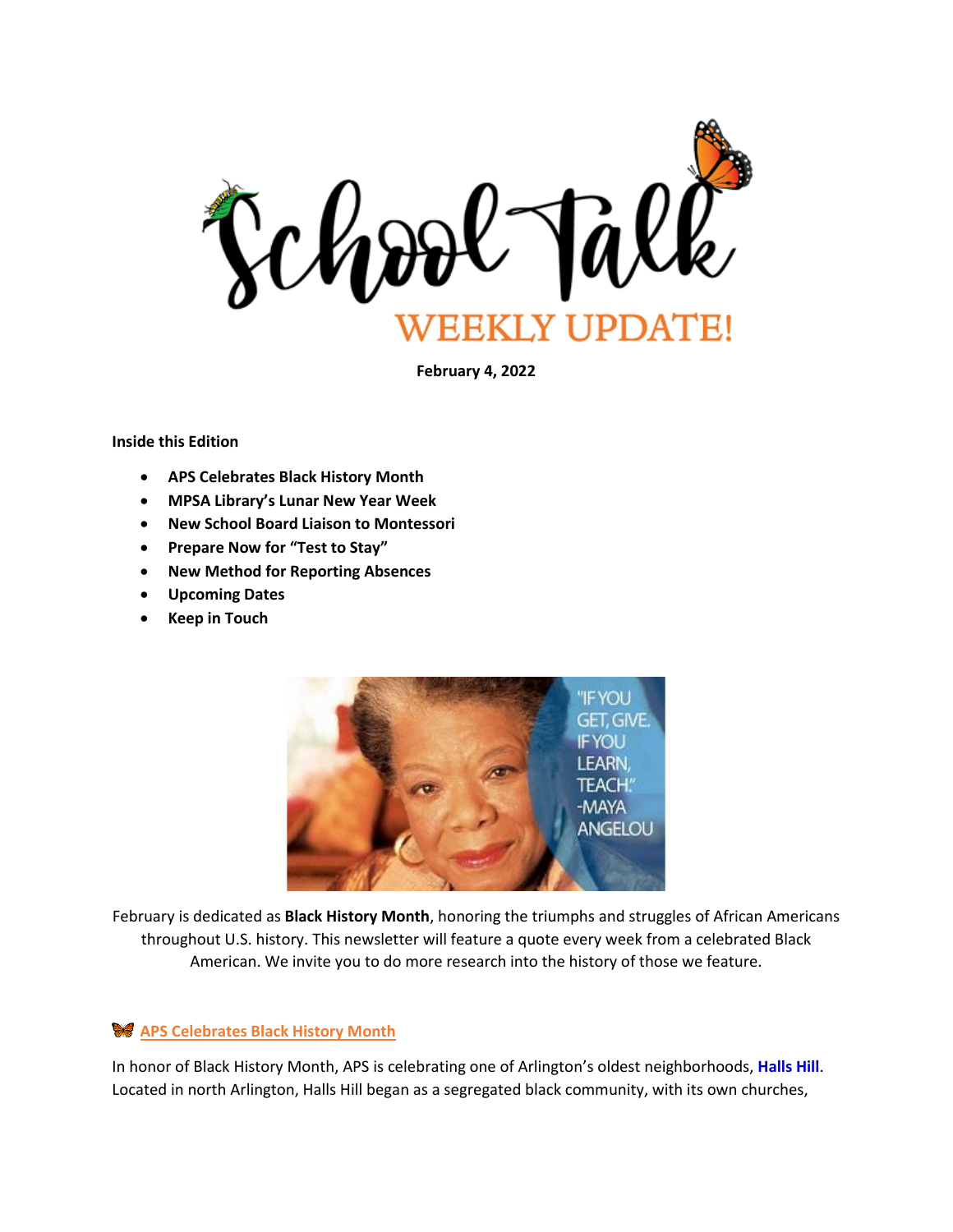businesses, fire station, and school. The four black students who integrated Stratford Junior High School on February 2, 1959, were from the Halls Hill neighborhood. The former Stratford Junior High School is now Dorothy Hamm Middle School, renamed after one of the driving forces behind school desegregation—Dorothy Hamm.

APS is proud to share the rich history of Halls Hill with our students and community by sharing a fourpart video series that features interviews with residents and inspiring stories. Episodes include a look back at the all-black Langston school; the history of local Fire Station #8; the importance of Calloway United Methodist and Mount Salvation Baptist Churches; and the segregation wall built in the 1930s to physically separate the black homes from the surrounding white neighborhood.

This week's segment is on the Halls Hill Segregation Wall. To view the video, visi[t this page.](https://www.apsva.us/black-history-month/)

## **MPSA's Library Lunar New Year Week**

This past week, the MPSA Library celebrated **Lunar New Year** – the Year of the Tiger! In honor of the holiday, which was on Tuesday, February 2, our librarian **Ms. Miller**, of Chinese heritage, decorated the space in beautiful new year decoration. The children absolutely loved coming into the library to see it so festively decorated and to hear all about how the holiday is celebrated in China. Please enjoy some pictures from the week.



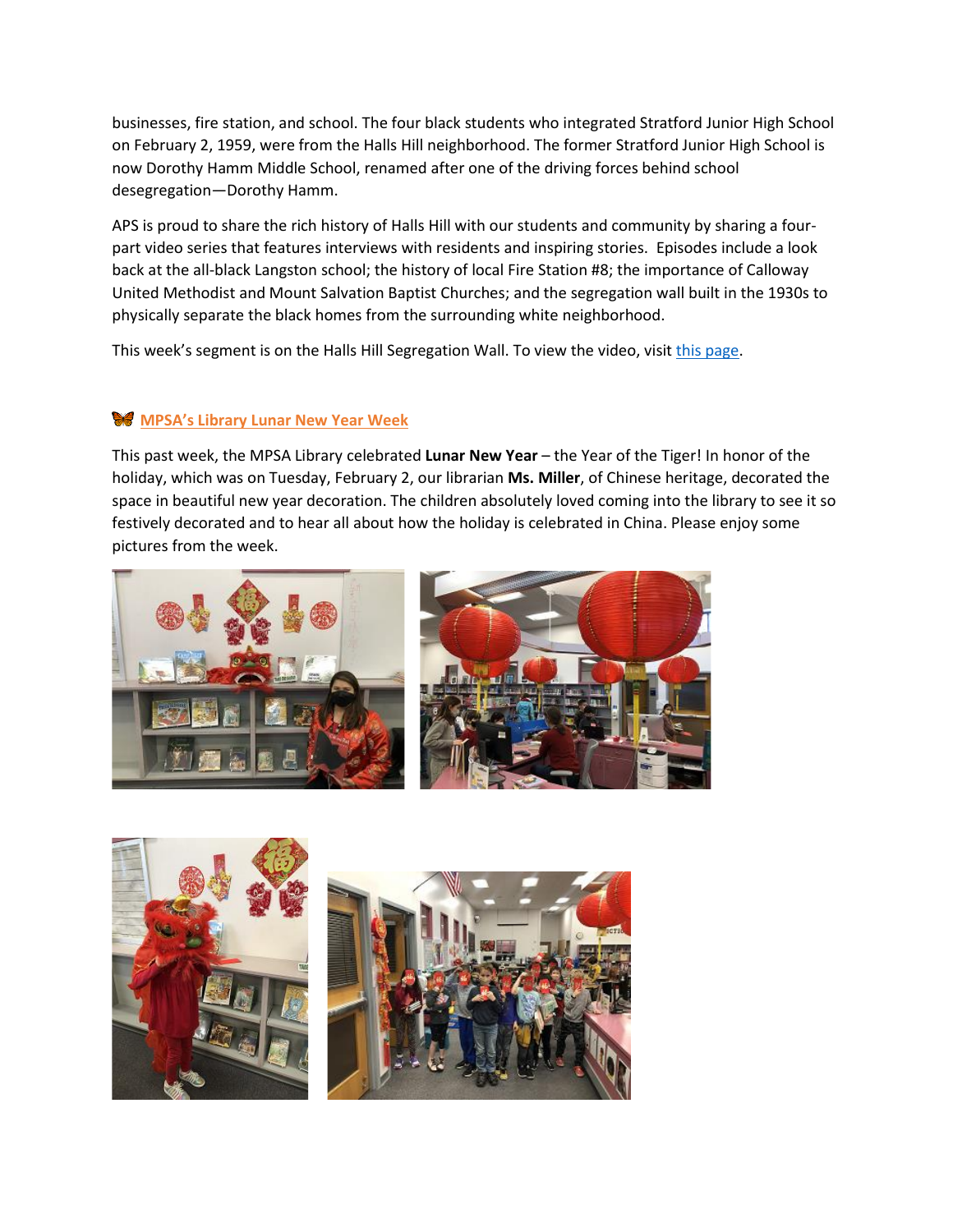#### **W** New School Board Liaison to Montessori

We are happy to introduce **Mary Kadera** as the new APS School Board liaison to MPSA!

Mary Kadera joined the Arlington County School Board on January 1, 2022. Mary has been a lifelong advocate for public education and is herself a proud graduate of Virginia's public education system, from kindergarten through her Masters degree.

You can read more about Ms. Kadera [here.](https://www.apsva.us/school-board-members/mary-kadera/)

#### **Prepare Now for "Test to Stay"**

APS will begin to collect voluntary student vaccine information in anticipation of launching the **Test-to-Stay** program, to reduce disruption to students' learning. Families are encouraged to complete student **vaccine verification** by uploading their documentation and completing the online questionnaire. **[Access](https://apsva.iad1.qualtrics.com/jfe/form/SV_9KMZQzvMK61iJ4G)  [the portal here.](https://apsva.iad1.qualtrics.com/jfe/form/SV_9KMZQzvMK61iJ4G) Please ensure you enter an "S" before your student's ID number to ensure that their record is updated appropriately.** Families who need support can contact the APS COVID Response Team a[t covid@apsva.us.](mailto:covid@apsva.us)

#### **New Method for Reporting Absences**

Beginning Mon, Feb. 7, parents/guardians will be able to report their student(s) absent via the [ParentVUE website](https://www.apsva.us/family-access-center/) and mobile app. This new feature will appear as a blue button titled "Report Absence" on the main page.

The Report Absence feature allows parents and guardians to report absences for a single day or multiple days. For each absence reported, parents/guardians must provide a detailed note explaining the reason. If you are reporting your student as sick, please list the symptoms your student is experiencing. The note will help school attendance staff select the correct attendance code.

When an absence is submitted, parents/guardians will initially see the reported absence code as "Unverified." The absence verification is completed by the school attendance staff who will review the parent-submitted absence and determine whether it i[s excused or unexcused](https://www.apsva.us/attendance/absences/) according t[o APS](https://go.boarddocs.com/vsba/arlington/Board.nsf/files/AZQJ6Q4B9B3D/$file/J-5.1.30%20PIP-1%20Attendance.pdf)  [Attendance Policy Implementation Procedure J-5.1.30.](https://go.boarddocs.com/vsba/arlington/Board.nsf/files/AZQJ6Q4B9B3D/$file/J-5.1.30%20PIP-1%20Attendance.pdf)

This is the new preferred method for families to report absences. The electronic notification will serve as the required written notice for student absences. If you have a legal or medical document, please provide it to the school attendance staff upon your student's return to school. Parents/guardians can still submit a student absence notice via your school's attendance email or attendance hotline.

For step-by-step instructions[, click here.](https://www.apsva.us/wp-content/uploads/2022/02/ParentVue_Report_Absences-English-Final.pdf) For assistance with reporting absences via ParentVUE, contact your school's attendance staff.